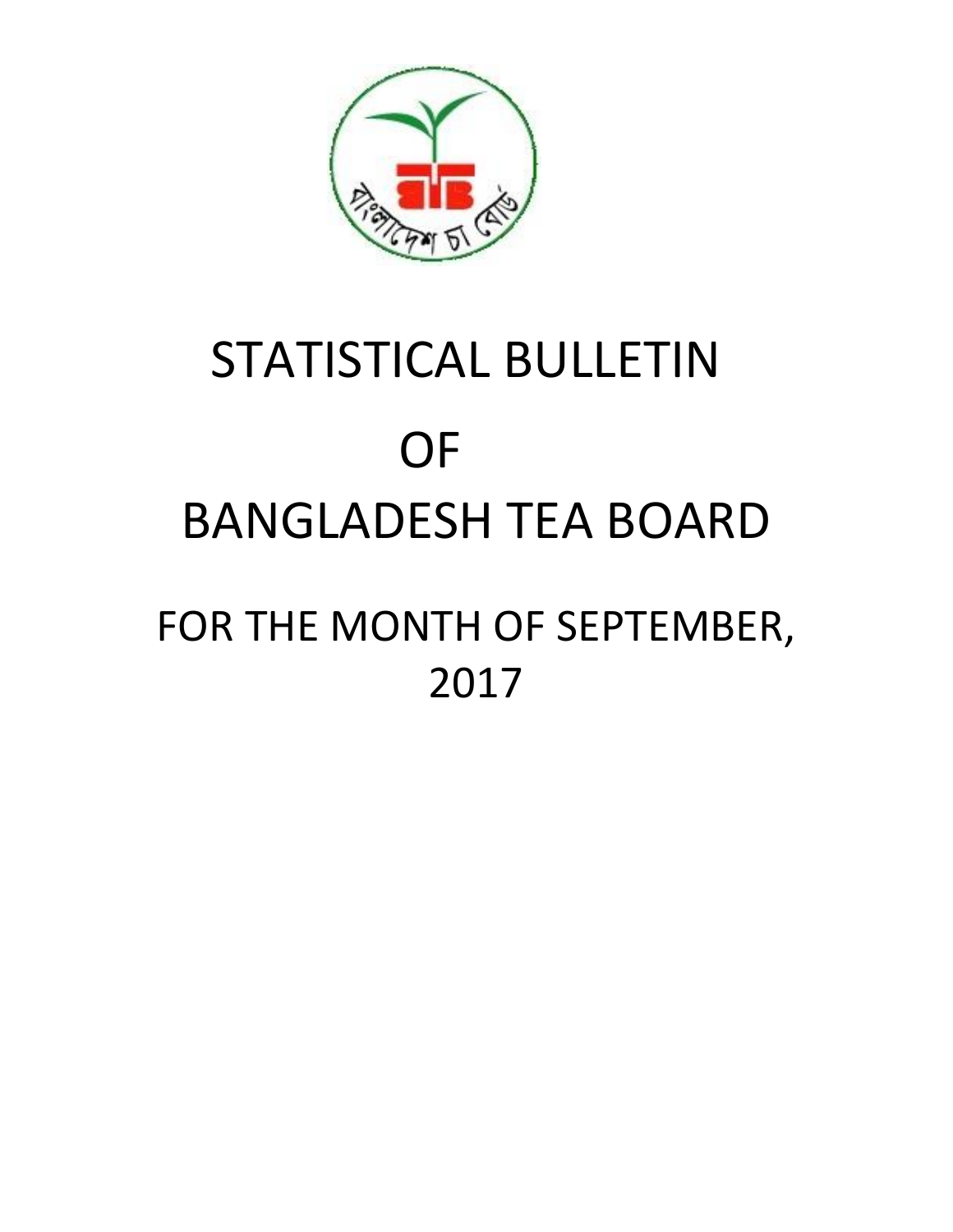### **MONTHLY STATISTICAL BULLETIN FOR THE MONTH OF SEPTEMBER , 2017 TEA PRODUCTION, SALE, MARKET PRICE , EXPORT AND IMPORT**

**(Quantity :'000'Kg) (Value : '000'Tk) (Av.Price : Tk. /Kg)**

#### **ANNUAL PRODUCTION**

| YFAR               | 2017    | 2016   | 2015   |
|--------------------|---------|--------|--------|
| PRODUCTION TARGET  | *70,680 | 64,500 | 64,000 |
| <b>ACHIEVEMENT</b> | *51,863 | 85,050 | 67,378 |

\*Figure September, 2017

#### **MONTH-WISE PRODUCTION**

|           | Production 2017       |                      |                     | Production 2016    | Production 2015     |                    |
|-----------|-----------------------|----------------------|---------------------|--------------------|---------------------|--------------------|
|           | During the<br>month * | Up to the<br>month * | During the<br>month | Up to the<br>month | During the<br>month | Up to the<br>month |
| January   | 157                   | 157                  | 93                  | 93                 | 104                 | 104                |
| February  | 16                    | 173                  | 13                  | 106                | 6                   | 110                |
| March     | 1152                  | 1,325                | 2,506               | 2,612              | 475                 | 585                |
| April     | 4382                  | 5,707                | 5,096               | 7,708              | 3,083               | 3,668              |
| May       | 5934                  | 11,641               | 6,445               | 14,153             | 5,510               | 9,178              |
| June      | 8,584                 | 20,225               | 11,227              | 25,380             | 6,945               | 16,123             |
| July      | 11,206                | 31,431               | 11,395              | 36,775             | 9,391               | 25,514             |
| August    | 10,648                | 42,079               | 11,182              | 47,957             | 9,851               | 35,365             |
| September | 9,784                 | 51,863               | 12,716              | 60,673             | 9,218               | 44,583             |
| October   |                       |                      | 10,907              | 71,580             | 9,746               | 54,329             |
| November  |                       |                      | 9,000               | 80,580             | 7,844               | 62,173             |
| December  |                       |                      | 4,470               | 85,050             | 5,205               | 67,378             |

\* 162 Tea Estate and small

holding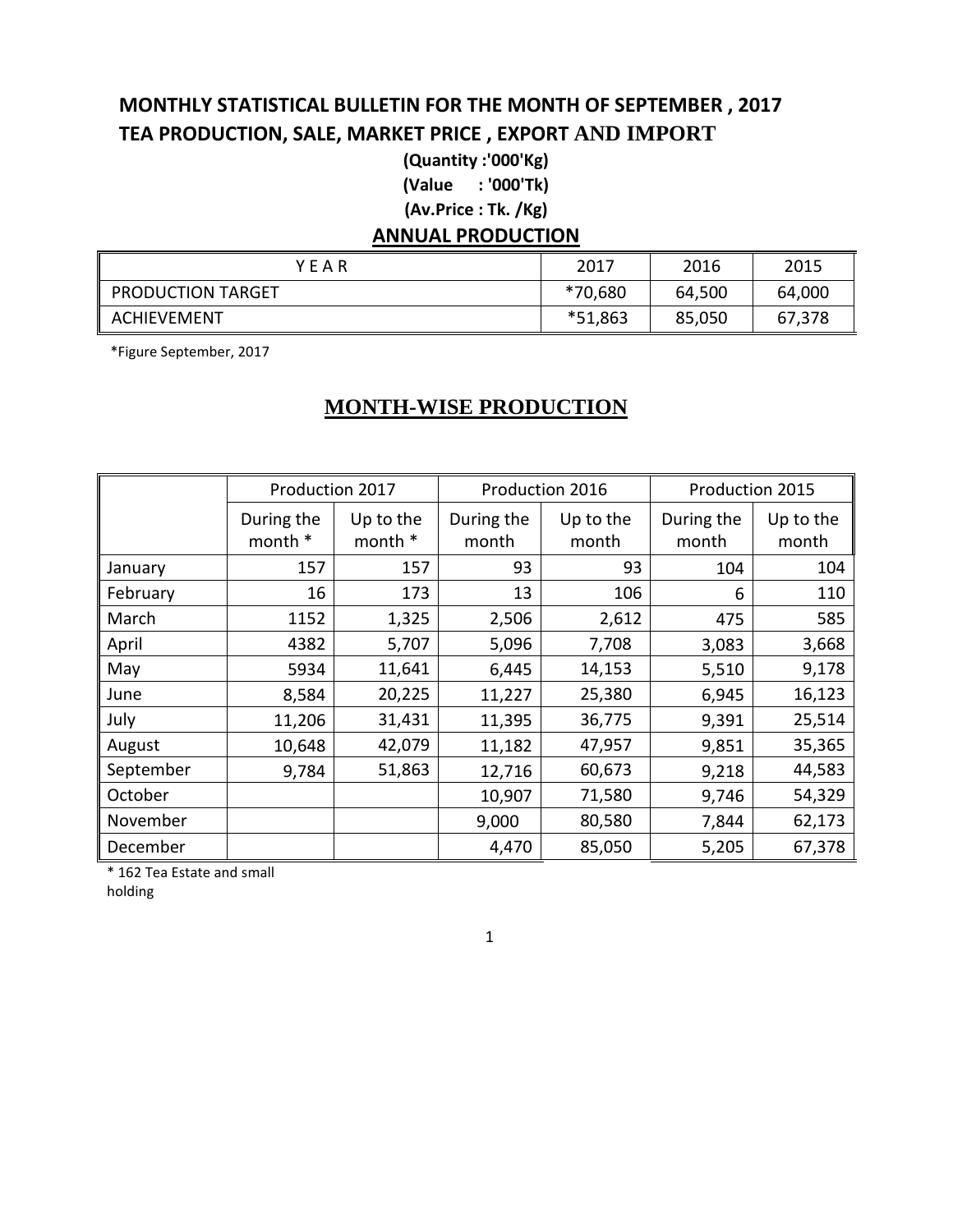## **CHITTAGONG AUCTION (AUCTION SEASON)SALE**<br>**STATEMENT OF CST & OST** (Quantity: 000 Kg)

#### **STATEMENT OF CST & OST**

 (Value : 000 TK) (Av.Price : Tk/Kg)

|             |       |            |     |                          |                          |                                     |                          |           |     |              | יש י  |           |  |
|-------------|-------|------------|-----|--------------------------|--------------------------|-------------------------------------|--------------------------|-----------|-----|--------------|-------|-----------|--|
|             |       |            |     | OLD & CURRENT SEASON TEA |                          |                                     | OLD & CURRENT SEASON TEA |           |     |              |       |           |  |
|             |       |            |     | (For September, 2017)    |                          |                                     | (Up to Septembert, 2017) |           |     |              |       |           |  |
| Year        |       |            |     | (Sale no. 17-21)         | $(Up to sale no. 01-21)$ |                                     |                          |           |     |              |       |           |  |
|             |       | <b>CST</b> | OST |                          |                          | <b>CST</b><br>Total<br>OST<br>Total |                          |           |     |              |       |           |  |
|             | Qty   | Av. Price  | Qty | Av. Price                | Qty                      | Av. Price                           | Qty                      | Av. Price | Qty | Av.<br>Price | Qty   | Av. Price |  |
|             | 2     | 3          | 4   | 5.                       | 6                        |                                     | 8                        | q         | 10  | 11           | 12    | 13        |  |
| $2017 - 18$ | 11048 | 215        | 34  | 160                      | 11082                    | 215                                 | 33701                    | 207       | 204 | 153          | 33905 | 207       |  |
| 2016-17     | 6392  | 229        | 12  | 204                      | 6404                     | 229                                 | 35126                    | 219       | 167 | 142          | 35293 | 219       |  |
| $2015 - 16$ | 7237  | 185        | 4   | 165                      | 7241                     | 185                                 | 26562                    | 196       | 441 | 53           | 27003 | 193       |  |

NOTE : CST represents current season tea & OST old season tea.

#### **EXPORT & INTERNAL ACCOUNT**

|             |       |                  |          | During the month September, 2017 |       |         | Up to the month September, 2017 |         |                       |       |       |         |
|-------------|-------|------------------|----------|----------------------------------|-------|---------|---------------------------------|---------|-----------------------|-------|-------|---------|
|             |       |                  |          | (Sale no. 17-21)                 |       |         | (Up to sale no. $01-21$ )       |         |                       |       |       |         |
| Year        |       | Internal Account |          | <b>Export Account</b>            | Total |         | Internal Account                |         | <b>Export Account</b> |       | Total |         |
|             | Qty.  | Value            | Qty.     | Value                            | Qty.  | Value   | Qty.                            | Value   | Qty.                  | Value | Qty.  | Value   |
|             | 2     | 3                | 4        | 5                                | 6     | ⇁       | 8                               | 9       | 10                    | 11    | 12    | 13      |
| $2017 - 18$ | 11068 | 2353611          | 14       | 3010                             | 11082 | 2356621 | 33887                           | 7009541 | 33                    | 7019  | 33920 | 7016560 |
| 2016-17     | 6403  | 1465811          | $\Omega$ | $\Omega$                         | 6403  | 1465811 | 35260                           | 7723617 | 32                    | 7553  | 35292 | 7731170 |
| $2015 - 16$ | 7221  | 1339304          | 20       | 3768                             | 7241  | 1343072 | 26975                           | 5217131 | 28                    | 5425  | 27003 | 5222556 |

#### **EXPORT BY MODE**

| Mode of Tea<br>Export                                | Export during the Month<br>September, 2017 |             | <b>Cumulative Export</b><br>up to September,<br>2017 |                |               | Export during the Month<br>September, 2016 | Cumulative Export up to<br>September, 2016 |             |  |
|------------------------------------------------------|--------------------------------------------|-------------|------------------------------------------------------|----------------|---------------|--------------------------------------------|--------------------------------------------|-------------|--|
|                                                      | Value (FOB)<br>Qty                         |             | Qty                                                  | Value<br>(FOB) | Qty           | Value (FOB)                                | Qty                                        | Value (FOB) |  |
|                                                      | $\overline{2}$                             | 3           | 4                                                    | 5.             | 6             | 7                                          | 8                                          | 9           |  |
| Export from<br>Chittagong<br><b>Auction Purchase</b> | 6                                          | 2557        | 259                                                  | 36702          | 48            | 15235                                      | 172                                        | 43636       |  |
| Export under<br>direct Negotiation                   | 10                                         | 5399        | 20                                                   | 10789          | $\Omega$      | 0                                          | $\Omega$                                   | $\Omega$    |  |
| <b>Others</b>                                        | $\Omega$                                   | $\mathbf 0$ | 0                                                    | $\Omega$       | 0<br>$\Omega$ |                                            | $\Omega$                                   | $\Omega$    |  |
| TOTAL                                                | 16                                         | 7956        | 279                                                  | 47491          | 48            | 15235                                      | 172                                        | 43636       |  |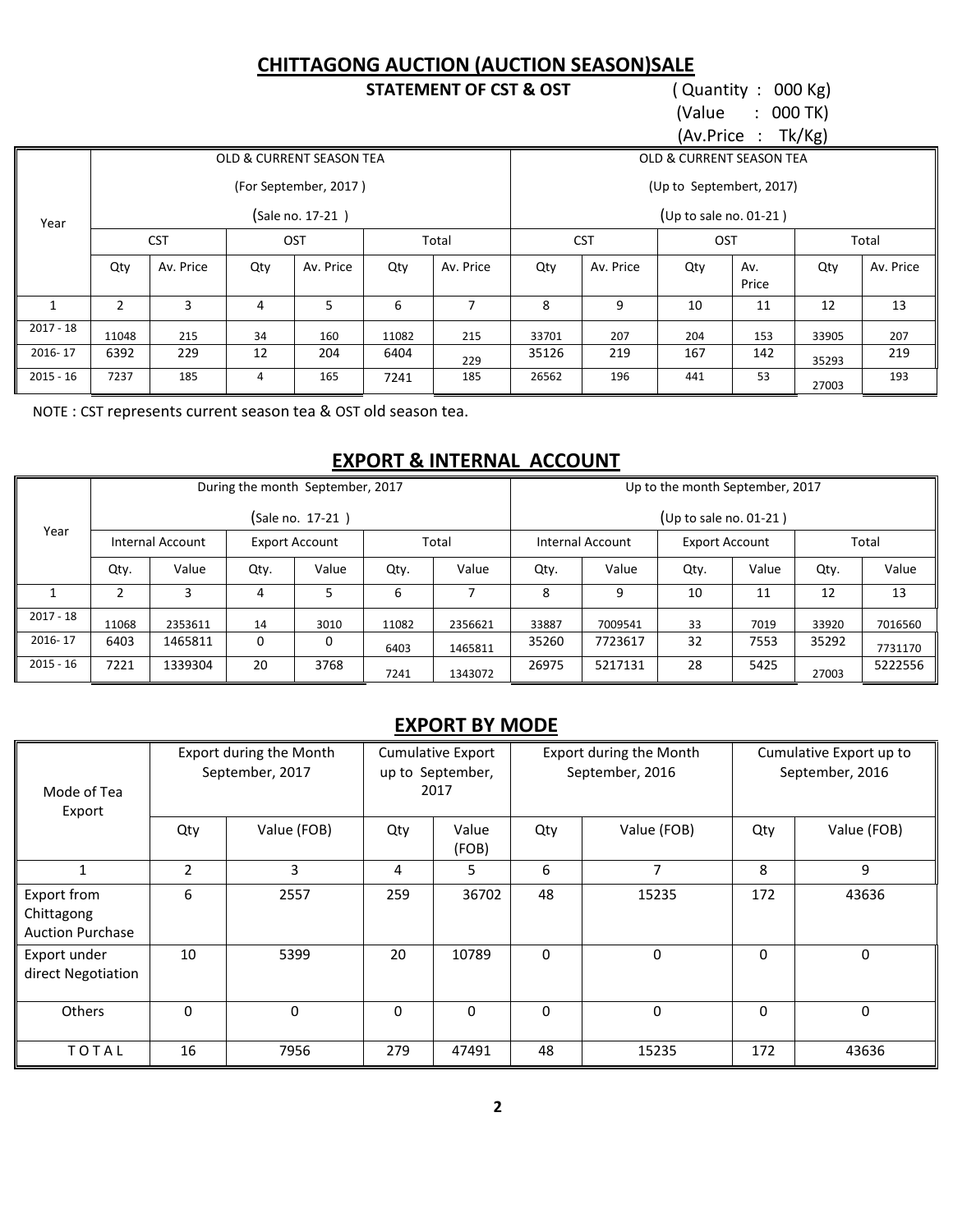|                        |                   |                               |                     |                          | (Quantity: '000' Kg) |                   |                     |                           |                          |                              |
|------------------------|-------------------|-------------------------------|---------------------|--------------------------|----------------------|-------------------|---------------------|---------------------------|--------------------------|------------------------------|
|                        |                   | During the month September'17 |                     |                          |                      |                   |                     | Import up to September'17 |                          |                              |
| Name of the<br>Country | Green<br>Tea(Qty) | Instant<br>Tea(Qty)           | Primium<br>Tea(Qty) | <b>Black</b><br>Tea(Qty) | Total                | Green<br>Tea(Qty) | Instant<br>Tea(Qty) | Primium<br>Tea(Qty)       | <b>Black</b><br>Tea(Qty) | Total                        |
|                        | $\mathbf{1}$      | $\sqrt{2}$                    | $\mathbf{3}$        | 4                        | $1+2+3+4=5$          | 6                 | $\overline{7}$      | 8                         | 9                        | $6+7+8+9=10$                 |
| Afghanistan            |                   |                               |                     |                          |                      |                   |                     |                           |                          | $\blacksquare$               |
| Bahrain                |                   |                               |                     |                          |                      |                   |                     |                           |                          | $\blacksquare$               |
| China                  |                   |                               |                     |                          |                      |                   |                     |                           |                          | ÷,                           |
| Digibouti              |                   |                               |                     |                          |                      |                   |                     |                           |                          | $\qquad \qquad \blacksquare$ |
| France                 |                   |                               |                     |                          |                      |                   |                     |                           |                          | $\qquad \qquad \blacksquare$ |
| Germany                |                   |                               |                     |                          |                      |                   |                     |                           |                          | $\blacksquare$               |
| Ghana                  |                   |                               |                     |                          |                      |                   |                     |                           |                          | $\blacksquare$               |
| Greece                 |                   |                               |                     |                          |                      |                   |                     |                           |                          | L.                           |
| India                  |                   | 2.00                          |                     |                          | 2.00                 |                   | 3.00                |                           |                          | 3.00                         |
| Iran                   |                   |                               |                     |                          |                      |                   |                     |                           |                          |                              |
| Japan                  |                   |                               |                     |                          |                      |                   |                     |                           | 0.10                     | 0.10                         |
| Kazakhstan             |                   |                               |                     |                          |                      |                   |                     |                           |                          | ÷.                           |
| Kenya                  |                   |                               |                     | 80.00                    | 80.00                |                   |                     |                           | 320.00                   | 320.00                       |
| K.S.A.                 |                   |                               |                     |                          |                      |                   |                     |                           |                          | $\overline{a}$               |
| Kuwait                 |                   |                               |                     |                          |                      |                   |                     |                           |                          | $\blacksquare$               |
| Mauritus               |                   |                               |                     |                          |                      |                   |                     |                           |                          | $\qquad \qquad \blacksquare$ |
| Oman                   |                   |                               |                     |                          |                      |                   |                     |                           |                          | $\blacksquare$               |
| Pakistan               |                   |                               |                     |                          |                      |                   |                     |                           |                          | $\blacksquare$               |
| Poland                 |                   |                               |                     |                          |                      |                   |                     |                           |                          | $\qquad \qquad \blacksquare$ |
| Qatar                  |                   |                               |                     |                          |                      |                   |                     |                           |                          | $\blacksquare$               |
| Russia                 |                   |                               |                     |                          |                      |                   |                     |                           |                          | $\blacksquare$               |
| Thailand               |                   |                               |                     |                          |                      |                   |                     |                           |                          | $\blacksquare$               |
| Turkey                 |                   |                               |                     |                          |                      |                   |                     |                           |                          |                              |
| U.A.E.                 |                   |                               |                     |                          |                      |                   |                     |                           |                          | $\blacksquare$               |
| U.K.                   |                   |                               |                     |                          |                      |                   |                     |                           |                          | $\blacksquare$               |
| Ukraine                |                   |                               |                     |                          |                      |                   |                     |                           |                          | $\blacksquare$               |
| <b>USA</b>             |                   |                               | 0.06                |                          | $0.06\,$             |                   |                     | 0.11                      |                          | 0.11                         |
| Malawi                 |                   |                               |                     |                          |                      |                   |                     |                           | 121.00                   | 121.00                       |
| Others                 |                   |                               |                     |                          |                      |                   |                     |                           |                          | ۰                            |
| Total                  | $0.0\,$           | $2.00\,$                      | $0.06\,$            | $80.00\,$                | 82.06                | $0.0\,$           | 3.00                | 0.11                      | 441.10                   | 444.21                       |

#### **COUNTRY-WISE IMPORT UPTO SEPTEMBER, 2017**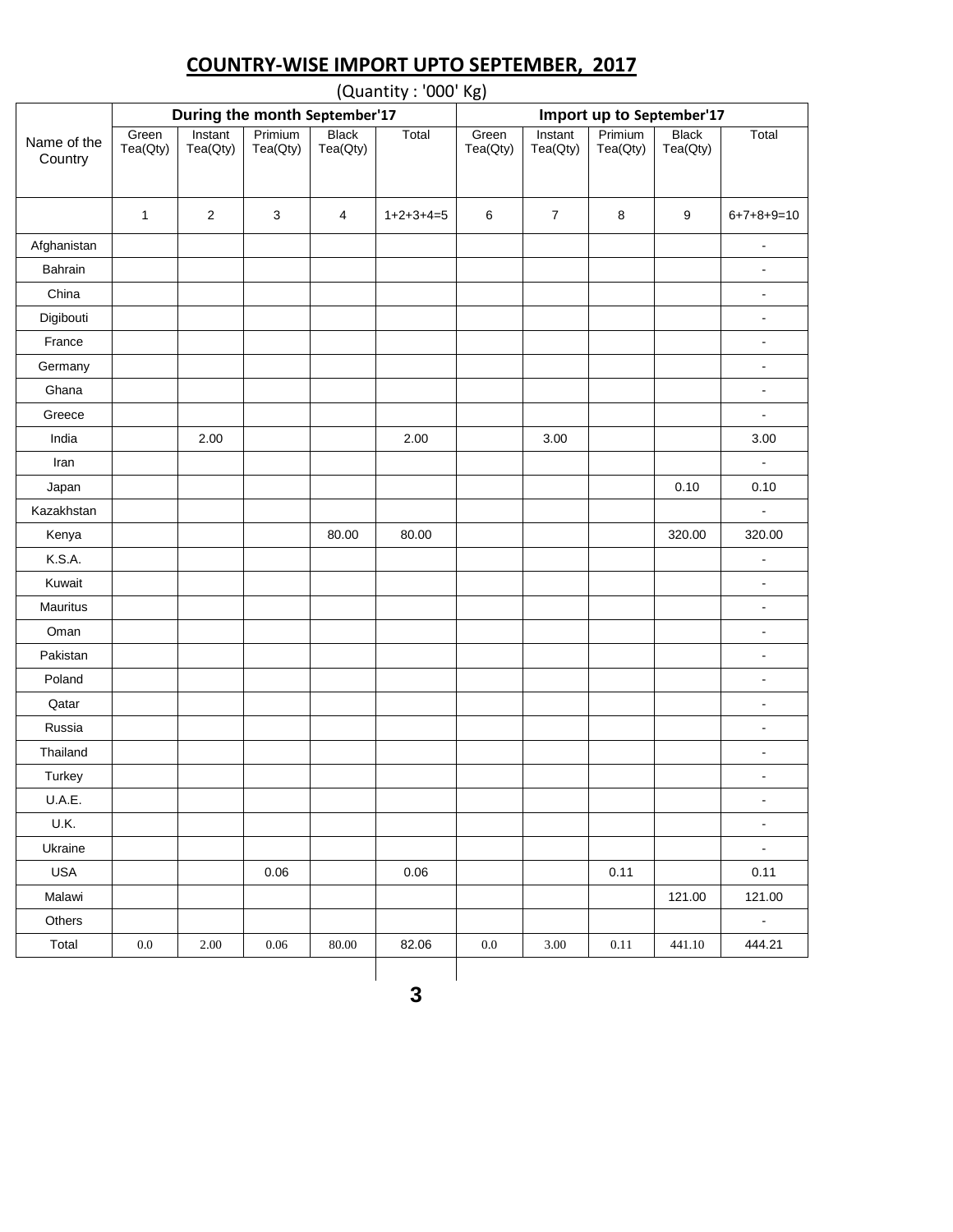#### **EX-GARDEN SALE LOOSE TEA**

(Quantity :'000'Kg) (Value : '000'Tk) (Av.Price : Tk. /Kg)

| Month     |     |           |      | Loose tea |       |           |
|-----------|-----|-----------|------|-----------|-------|-----------|
|           |     | 2017-18   |      | 2016-17   |       | 2015-16   |
|           | Qty | Av. Price | Qty  | Av. Price | Qty   | Av. Price |
|           |     |           |      |           |       |           |
| July      | 162 | 161.63    | 149  | 160.30    | 173   | 167.24    |
| August    | 165 | 151.88    | 156  | 175.60    | 139   | 154.44    |
| September | 194 | 154.64    | 238  | 168.30    | 220   | 152.49    |
| October   |     |           | 251  | 178.82    | 243   | 164.77    |
| November  |     |           | 217  | 156.76    | 388   | 166.93    |
| December  |     |           | 20   | 121.00    | 261   | 180.2     |
| January   |     |           | 77   | 190.53    | 138   | 172.99    |
| February  |     |           | 23   | 170.60    | 14    | 132.86    |
| March     |     |           | 40   | 188.33    | 18    | 144.27    |
| April     |     |           | 55   | 158.11    | 67    | 183.04    |
| May       |     |           | 55   | 140.70    | 100   | 178.39    |
| June      |     |           | 86   | 152.85    | 98    | 163.03    |
| Total     | 521 | 155.94    | 1367 | 167.05    | 1,859 | 166.87    |

#### **VALUE ADDED (PACKET) TEA**

|                                                                                                           |     |                              |                          | Value Added (Packet) Tea |                              |                          |
|-----------------------------------------------------------------------------------------------------------|-----|------------------------------|--------------------------|--------------------------|------------------------------|--------------------------|
| Month                                                                                                     |     | 2017-18                      |                          | 2016-17                  |                              | $2015 - 16$              |
| July<br>August<br>October<br>November<br>December<br>January<br>February<br>March<br>April<br>May<br>June | Qty | Av. .Price                   | Qty                      | Av. Price                | Qty                          | Av. Price                |
|                                                                                                           |     | $\overline{\phantom{0}}$     | $\overline{\phantom{a}}$ | -                        | $\overline{\phantom{0}}$     | $\overline{\phantom{0}}$ |
|                                                                                                           |     |                              | $\overline{\phantom{a}}$ |                          |                              |                          |
| September                                                                                                 |     |                              | -                        |                          |                              | $\overline{\phantom{0}}$ |
|                                                                                                           |     | $\qquad \qquad \blacksquare$ |                          |                          |                              |                          |
|                                                                                                           |     |                              |                          |                          |                              |                          |
|                                                                                                           |     |                              | -                        |                          |                              |                          |
|                                                                                                           |     | $\overline{\phantom{a}}$     | $\overline{\phantom{a}}$ | $\overline{\phantom{0}}$ | $\qquad \qquad \blacksquare$ | $\overline{\phantom{0}}$ |
|                                                                                                           |     |                              |                          |                          |                              |                          |
|                                                                                                           |     |                              | $\overline{\phantom{a}}$ |                          |                              |                          |
|                                                                                                           |     | $\overline{\phantom{a}}$     |                          |                          |                              |                          |
|                                                                                                           |     |                              |                          |                          |                              |                          |
|                                                                                                           |     |                              | $\overline{\phantom{a}}$ |                          | $\overline{\phantom{m}}$     | $\overline{\phantom{0}}$ |
| Total                                                                                                     |     |                              |                          |                          |                              |                          |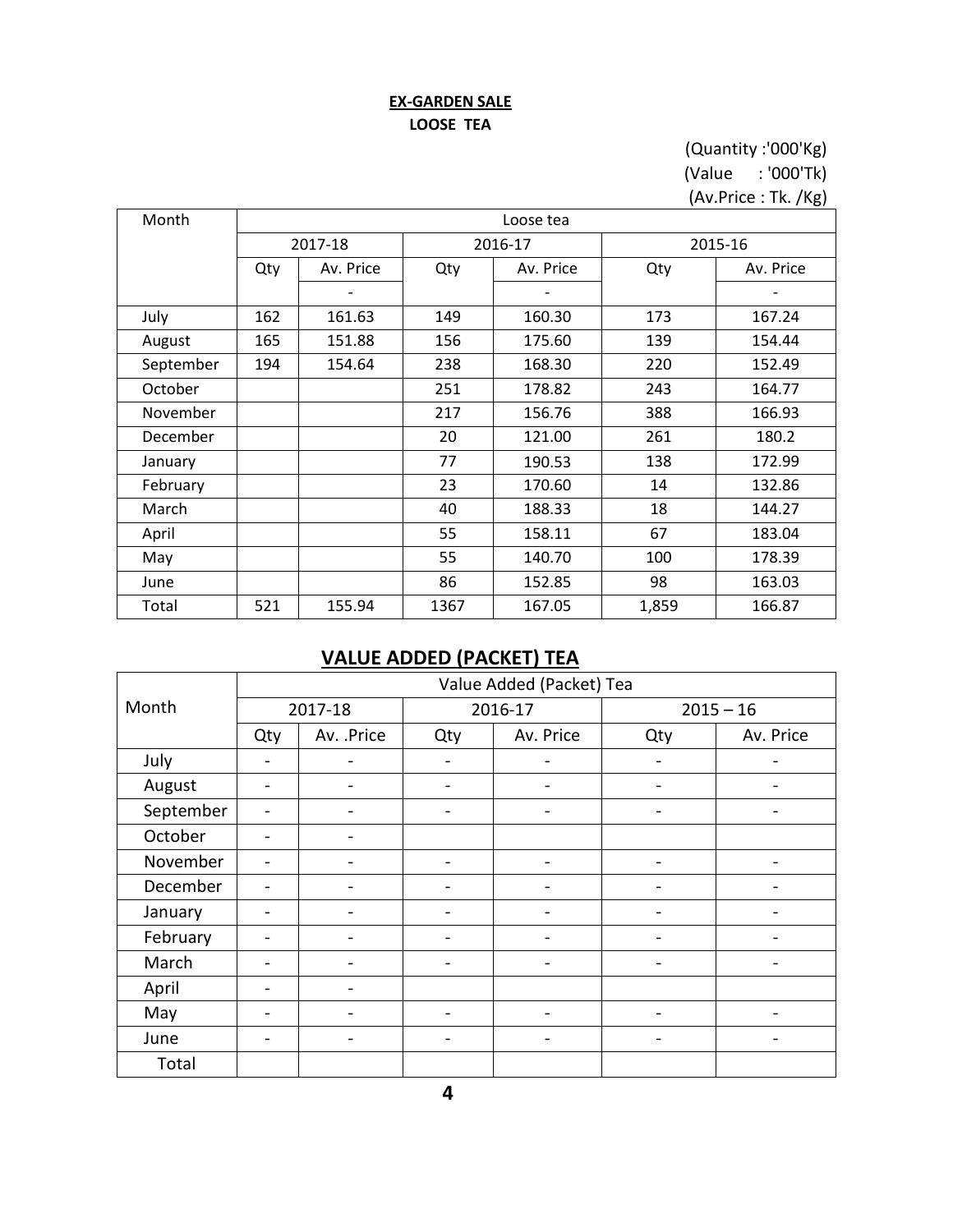#### **EXPORT DURING September, 2017 COUNTRIES OF DESTINATION**

(Quantity :'000'Kg)

(Value : '000'Tk)

(Av.Price : Tk. /Kg)

|                        | <b>Export during September'17</b> |             |      |                |       |                         |  |  |  |  |  |  |
|------------------------|-----------------------------------|-------------|------|----------------|-------|-------------------------|--|--|--|--|--|--|
|                        |                                   | Loose Tea   |      | Packet Tea     | Total |                         |  |  |  |  |  |  |
| Name of the<br>Country | Qty.                              | Value (FOB) | Qty. | Value<br>(FOB) | Qty.  | Value (FOB)             |  |  |  |  |  |  |
| $\mathbf{1}$           | $\mathbf{2}$                      | 3           | 4    | 5              | 6     | $\overline{\mathbf{z}}$ |  |  |  |  |  |  |
| Afghanistan            |                                   |             |      |                |       |                         |  |  |  |  |  |  |
| Bahrain                |                                   |             |      |                |       |                         |  |  |  |  |  |  |
| China                  |                                   |             |      |                |       |                         |  |  |  |  |  |  |
| Germany                |                                   |             |      |                |       |                         |  |  |  |  |  |  |
| Ghana                  |                                   |             |      |                |       |                         |  |  |  |  |  |  |
| Greece                 |                                   |             |      |                |       |                         |  |  |  |  |  |  |
| India                  |                                   |             |      |                |       |                         |  |  |  |  |  |  |
| Japan                  |                                   |             |      |                |       |                         |  |  |  |  |  |  |
| Kuwait                 |                                   |             |      |                |       |                         |  |  |  |  |  |  |
| K.S.A                  | $\boldsymbol{6}$                  | 2557        |      |                | 6     | 2557                    |  |  |  |  |  |  |
| Mauritus               |                                   |             |      |                |       |                         |  |  |  |  |  |  |
| Oman                   |                                   |             |      |                |       |                         |  |  |  |  |  |  |
| Pakistan               | 10                                | 5399        |      |                | 10    | 5399                    |  |  |  |  |  |  |
| Poland                 |                                   |             |      |                |       |                         |  |  |  |  |  |  |
| Qatar                  |                                   |             |      |                |       |                         |  |  |  |  |  |  |
| Thailand               |                                   |             |      |                |       |                         |  |  |  |  |  |  |
| Turkey                 |                                   |             |      |                |       |                         |  |  |  |  |  |  |
| U.A.E.                 |                                   |             |      |                |       |                         |  |  |  |  |  |  |
| U.K                    |                                   |             |      |                |       |                         |  |  |  |  |  |  |
| <b>USA</b>             |                                   |             |      |                |       |                         |  |  |  |  |  |  |
| <b>TOTAL</b>           | 16                                | 7956        |      |                | 16    | 7956                    |  |  |  |  |  |  |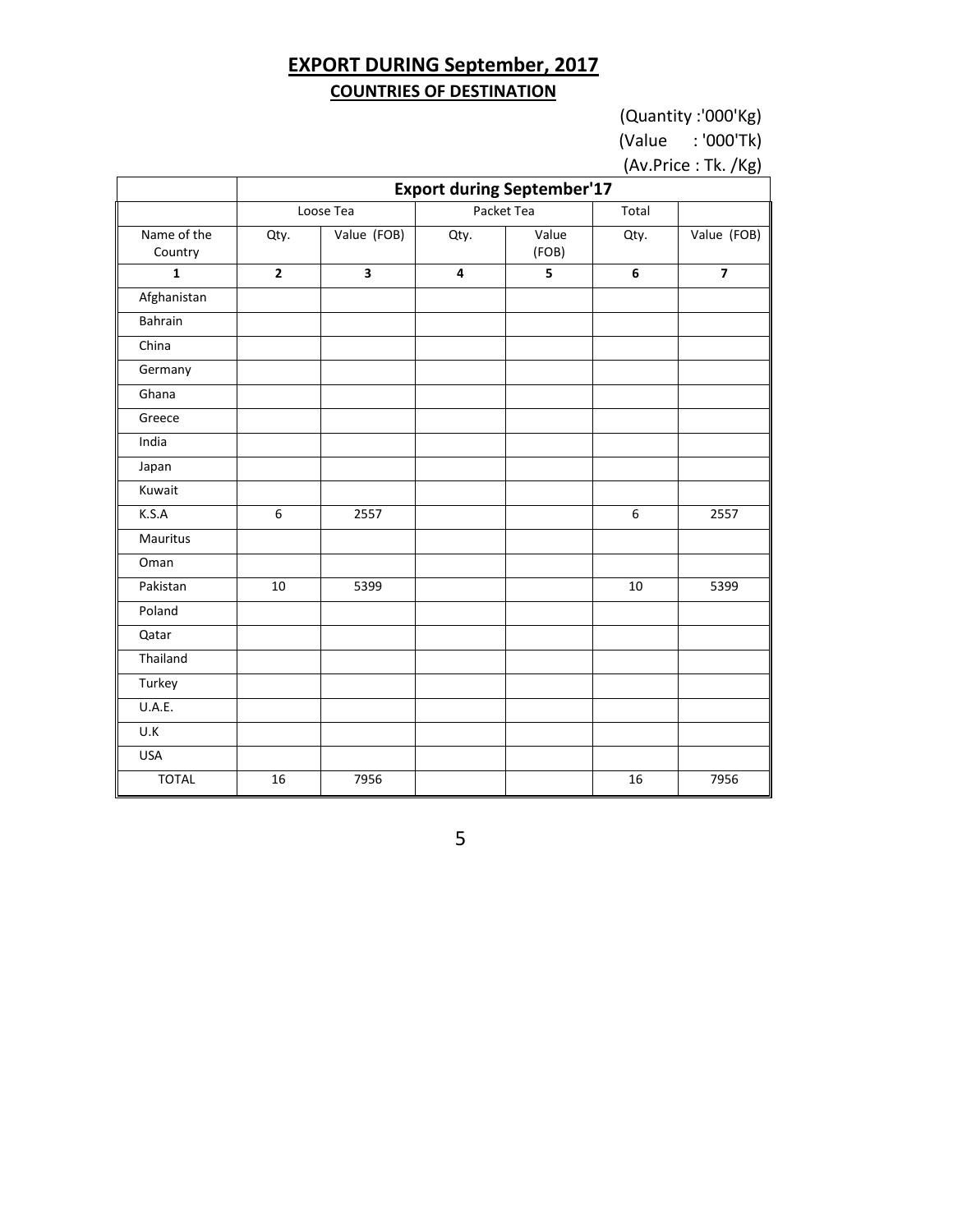#### EXPORT DURING September' 2016 COUNTRIES OF DESTINATION

(Quantity :'000'Kg)

(Value : '000'Tk)

(Av.Price : Tk. /Kg)

|                        | Export during September '2016 |                    |                          |                    |                          |                    |  |  |  |  |
|------------------------|-------------------------------|--------------------|--------------------------|--------------------|--------------------------|--------------------|--|--|--|--|
|                        | Loose Tea                     |                    |                          | Packet Tea         |                          | Total              |  |  |  |  |
| Name of the<br>Country | Qty.(Kg)                      | Value<br>(FOB)(TK) | Qty.(Kg)                 | Value<br>(FOB)(TK) | Qty.(Kg)                 | Value<br>(FOB)(TK) |  |  |  |  |
| $\mathbf{1}$           | $\overline{2}$                | $\overline{3}$     | $\overline{4}$           | 5                  | 6                        | $\overline{7}$     |  |  |  |  |
| Afghanistan            |                               |                    |                          | -                  |                          |                    |  |  |  |  |
| <b>Bahrain</b>         |                               |                    |                          |                    |                          |                    |  |  |  |  |
| China                  |                               |                    |                          | L,                 | $\overline{\phantom{a}}$ |                    |  |  |  |  |
| Germany                |                               |                    |                          |                    | ÷                        |                    |  |  |  |  |
| Ghana                  |                               |                    |                          |                    |                          |                    |  |  |  |  |
| Greece                 |                               |                    | ä,                       |                    | ÷                        |                    |  |  |  |  |
| India                  |                               |                    |                          |                    | $\overline{\phantom{a}}$ |                    |  |  |  |  |
| Japan                  |                               |                    |                          |                    | ÷                        |                    |  |  |  |  |
| Kuwait                 |                               |                    |                          |                    | ۰                        |                    |  |  |  |  |
| K.S.A                  |                               |                    |                          |                    | ÷                        |                    |  |  |  |  |
| Mauritus               |                               | ٠                  | $\sim$                   | ä,                 | $\overline{\phantom{a}}$ |                    |  |  |  |  |
| Oman                   |                               |                    |                          |                    |                          |                    |  |  |  |  |
| Pakistan               | 19                            | 8,458              |                          |                    | 19                       | 8,458              |  |  |  |  |
| Poland                 |                               |                    | $\overline{\phantom{a}}$ |                    |                          |                    |  |  |  |  |
| Qatar                  |                               |                    |                          |                    | $\overline{\phantom{a}}$ |                    |  |  |  |  |
| Thailand               |                               |                    |                          |                    | $\overline{\phantom{a}}$ |                    |  |  |  |  |
| Turkey                 |                               |                    |                          |                    |                          |                    |  |  |  |  |
| U.A.E.                 | 29                            | 6,777              |                          |                    | 29                       | 6777               |  |  |  |  |
| U.K                    |                               |                    |                          |                    | ÷                        |                    |  |  |  |  |
| U.S.A                  |                               |                    |                          |                    |                          |                    |  |  |  |  |
| <b>TOTAL</b>           | 48                            | 15,235             |                          |                    | 48                       | 15235              |  |  |  |  |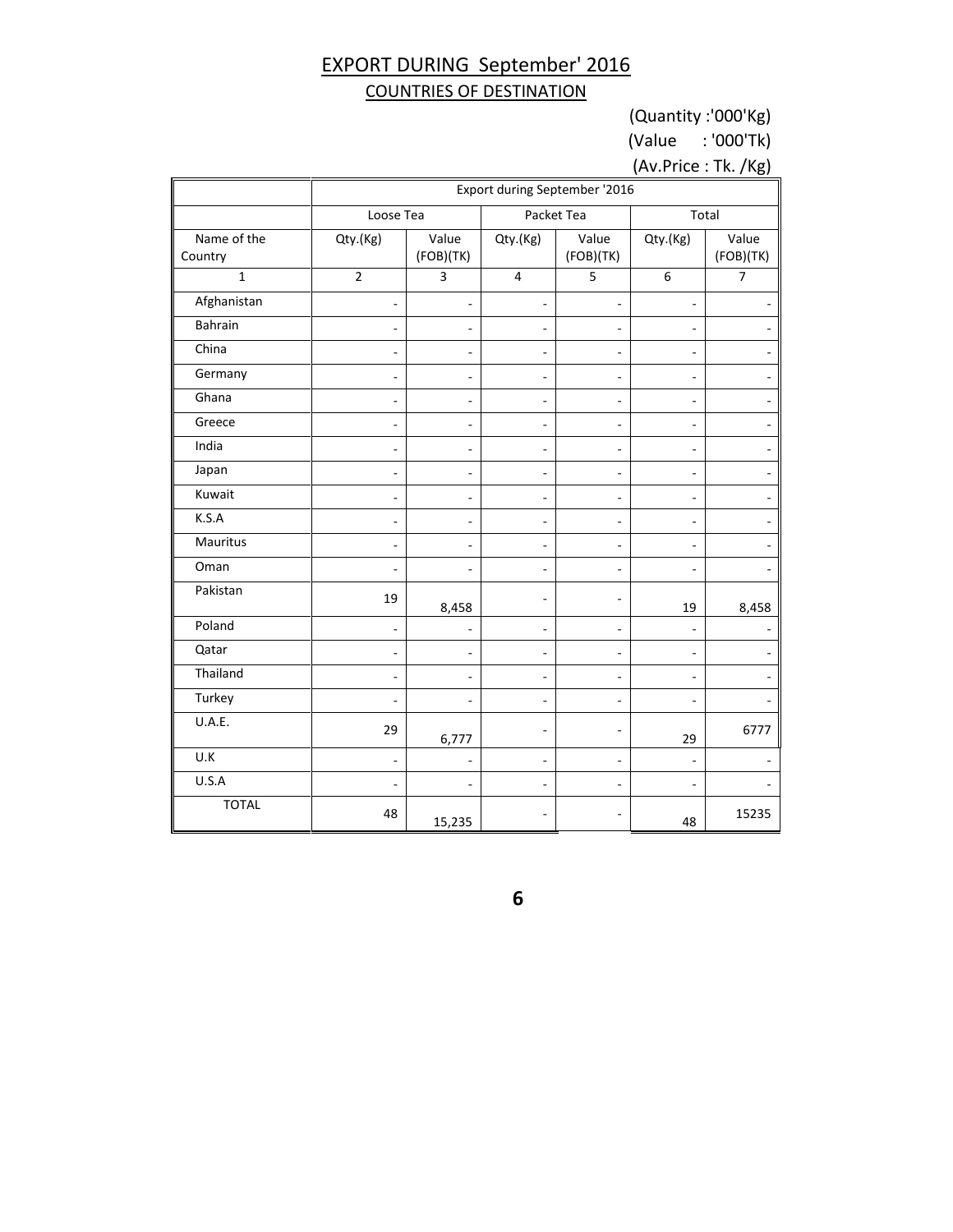#### **COUNTRY-WISE EXPORT UPTO September, 2017 -18 AND 2016-17**

(Quantity : '000' Kg)

(Value : '000' Tk)

(Av. Price : Tk. /Kg)

| Name of        | Export up to September, 2017 - 18 |           |     |        |     |       | וסיי ויייי י - - ייי יי<br>Export up to September, 2016 - 17 |              |     |            |     |       |
|----------------|-----------------------------------|-----------|-----|--------|-----|-------|--------------------------------------------------------------|--------------|-----|------------|-----|-------|
| the<br>Country |                                   | Loose Tea | Tea | Packet |     | Total |                                                              | Loose<br>Tea |     | Packet Tea |     | Total |
|                | Qty                               | Value     | Qty | Value  | Qty | Value | Qty                                                          | Value        | Qty | Value      | Qty | Value |
| Afghanistan    |                                   |           |     |        |     |       |                                                              |              |     |            |     |       |
| Bahrain        |                                   |           |     |        |     |       |                                                              |              |     |            |     |       |
| China          |                                   |           |     |        |     |       |                                                              |              |     |            |     |       |
| Digibouti      |                                   |           |     |        |     |       |                                                              |              |     |            |     |       |
| France         |                                   |           |     |        |     |       |                                                              |              |     |            |     |       |
| Germany        |                                   |           |     |        |     |       |                                                              |              |     |            |     |       |
| Ghana          |                                   |           |     |        |     |       |                                                              |              |     |            |     |       |
| Greece         |                                   |           |     |        |     |       |                                                              |              |     |            |     |       |
| India          |                                   |           |     |        |     |       |                                                              |              |     |            |     |       |
| Iran           |                                   |           |     |        |     |       |                                                              |              |     |            |     |       |
| Japan          |                                   |           |     |        |     |       |                                                              |              |     |            |     |       |
| Kazakhstan     |                                   |           |     |        |     |       |                                                              |              |     |            |     |       |
| Kenya          |                                   |           |     |        |     |       |                                                              |              |     |            |     |       |
| K.S.A.         | 19                                | 8211      |     |        | 19  | 8211  |                                                              |              | 8   | 2214       | 8   | 2214  |
| Kuwait         |                                   |           |     |        |     |       |                                                              |              |     |            |     |       |
| Mauritus       |                                   |           |     |        |     |       |                                                              |              |     |            |     |       |
| Oman           |                                   |           |     |        |     |       |                                                              |              |     |            |     |       |
| Pakistan       | 202                               | 25727     |     |        | 202 | 25727 | 19                                                           | 8458         |     |            | 19  | 8458  |
| Poland         |                                   |           |     |        |     |       |                                                              |              |     |            |     |       |
| Qatar          |                                   |           |     |        |     |       |                                                              |              |     |            |     |       |
| Russia         |                                   |           |     |        |     |       |                                                              |              |     |            |     |       |
| Thailand       |                                   |           |     |        |     |       |                                                              |              |     |            |     |       |
| Turkey         |                                   |           |     |        |     |       |                                                              |              |     |            |     |       |
| U.A.E.         | 58                                | 13553     |     |        | 58  | 13553 | 29                                                           | 6777         | 116 | 26187      | 145 | 32964 |
| U.K.           |                                   |           |     |        |     |       |                                                              |              |     |            |     |       |
| Ukraine        |                                   |           |     |        |     |       |                                                              |              |     |            |     |       |
| <b>USA</b>     |                                   |           |     |        |     |       |                                                              |              |     |            |     |       |
| Others         |                                   |           |     |        |     |       |                                                              |              |     |            |     |       |
| <b>Total</b>   | 279                               | 47491     |     |        | 279 | 47491 | 48                                                           | 15235        | 124 | 28401      | 172 | 43636 |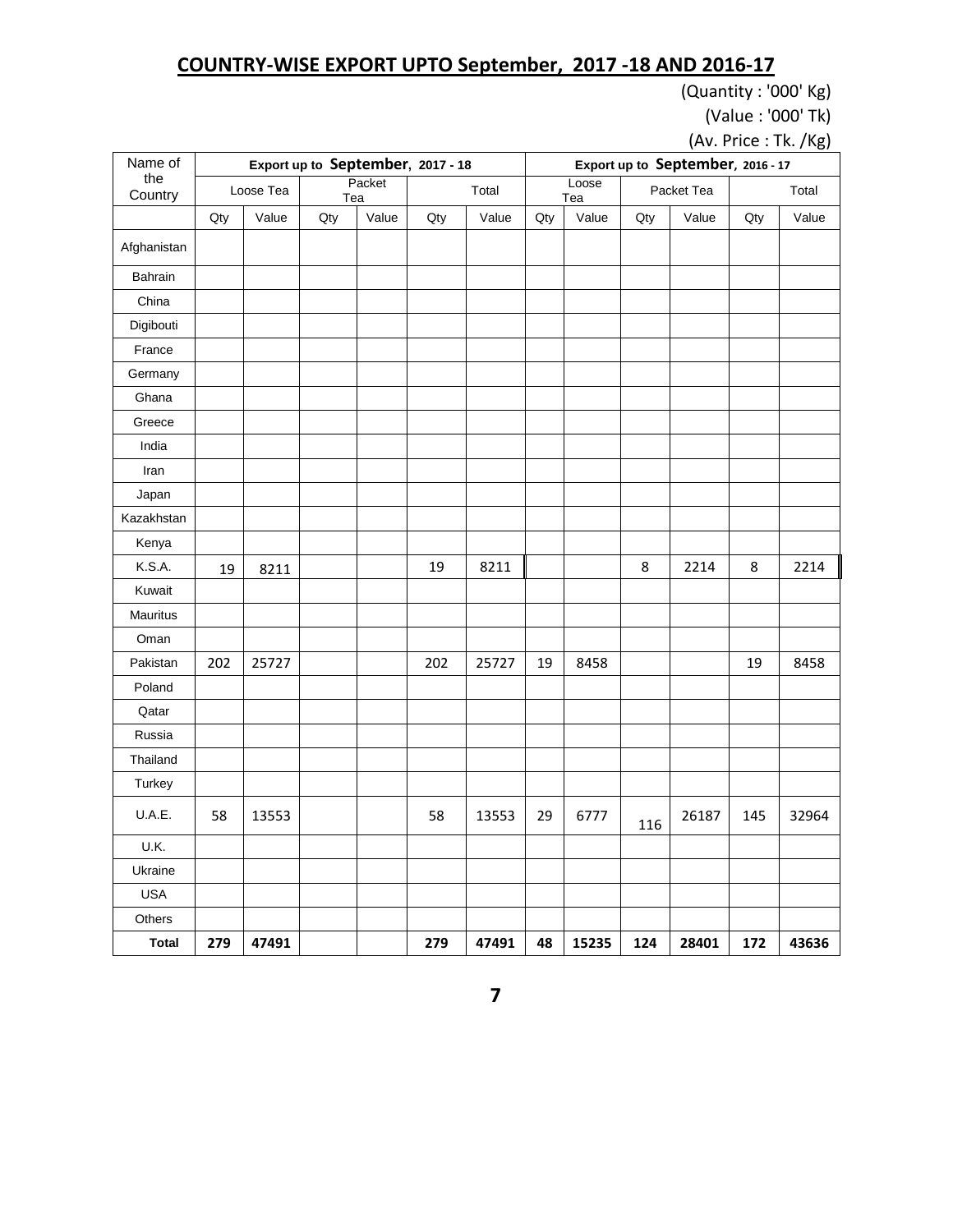#### **EXPORTERS & EXPORT DURING AND UPTO September, 2017 - 2018**

(Quantity : '000' Kg) (Value : '000' Tk) (Av. Price : Tk. /Kg

|                                                |                | Export During the month September, 2017 |                          |                              |     |                |     | Cumulative export up to the month |    |                 |     |       |
|------------------------------------------------|----------------|-----------------------------------------|--------------------------|------------------------------|-----|----------------|-----|-----------------------------------|----|-----------------|-----|-------|
| Name of the                                    |                | Loose Tea                               |                          | Packet Tea                   |     | Total          |     | Loose Tea                         |    | Packet Tea      |     | Total |
| Exporters                                      | Qty            | Value                                   | Qty                      | Value                        | Qty | Value          | Qty | Value                             | Qt | Value           | Qty | Value |
|                                                |                | (FOB)                                   |                          | (FOB)                        |     | (FOB           |     | (FOB)                             | y  | (FOB)           |     | (FOB) |
| $\mathbf{1}$                                   | $\overline{2}$ | 3                                       | $\overline{4}$           | $\overline{5}$               | 6   | $\overline{7}$ | 8   | 9                                 | 10 | $\overline{11}$ | 12  | 13    |
| Abul Khair<br><b>Consumer Products</b><br>Ltd. |                |                                         |                          |                              |     |                | 58  | 13553                             |    |                 | 58  | 13553 |
| A.Kabir Ltd                                    |                |                                         |                          |                              |     |                |     |                                   |    |                 |     |       |
| Azad Enterprise Ltd.                           |                |                                         |                          |                              |     |                |     |                                   |    |                 |     |       |
| <b>Ahmad Trading</b>                           |                |                                         |                          |                              |     |                |     |                                   |    |                 |     |       |
| The Consolidated<br>Tea & Lands                | 10             | 5399                                    |                          |                              | 10  | 5399           | 202 | 25727                             |    |                 | 202 | 25727 |
| Deundee Tea Co.Ltd                             |                |                                         |                          |                              |     |                |     |                                   |    |                 |     |       |
| DuncanBrothers(BD<br>) Ltd                     |                |                                         |                          |                              |     |                |     |                                   |    |                 |     |       |
| EliteInternational<br>Ltd                      |                |                                         |                          |                              |     |                |     |                                   |    |                 |     |       |
| Haji Ahmed Brs.                                |                |                                         |                          |                              |     |                |     |                                   |    |                 |     |       |
| H.R.C.Syndicate<br>Ltd.                        |                |                                         |                          |                              |     |                |     |                                   |    |                 |     |       |
| James Finlay P.L.C.                            |                |                                         |                          |                              |     |                |     |                                   |    |                 |     |       |
| M.M.Ispahani Ltd.                              | 6              | 2557                                    |                          |                              |     |                | 19  | 8211                              |    |                 | 19  | 8211  |
| Monir Sha & Sons                               |                |                                         |                          |                              |     |                |     |                                   |    |                 |     |       |
| Haldavelly Tea Co.<br>Ltd                      |                |                                         |                          |                              |     |                |     |                                   |    |                 |     |       |
| Sanowara<br>Consumer.                          |                |                                         |                          |                              |     |                |     |                                   |    |                 |     |       |
| Shaw Wallace (BD)<br>Limited                   |                |                                         |                          |                              |     |                |     |                                   |    |                 |     |       |
| Unilever (BD) Ltd.                             |                |                                         |                          |                              |     |                |     |                                   |    |                 |     |       |
| Kazi & Kazi T.E Ltd                            |                |                                         |                          |                              |     |                |     |                                   |    |                 |     |       |
| Meghna Tea co. Ltd                             |                |                                         |                          |                              |     |                |     |                                   |    |                 |     |       |
| TOTAL                                          | 16             | 7,956                                   | $\overline{\phantom{a}}$ | $\qquad \qquad \blacksquare$ | 16  | 7,956          | 279 | 47491                             |    |                 | 279 | 47491 |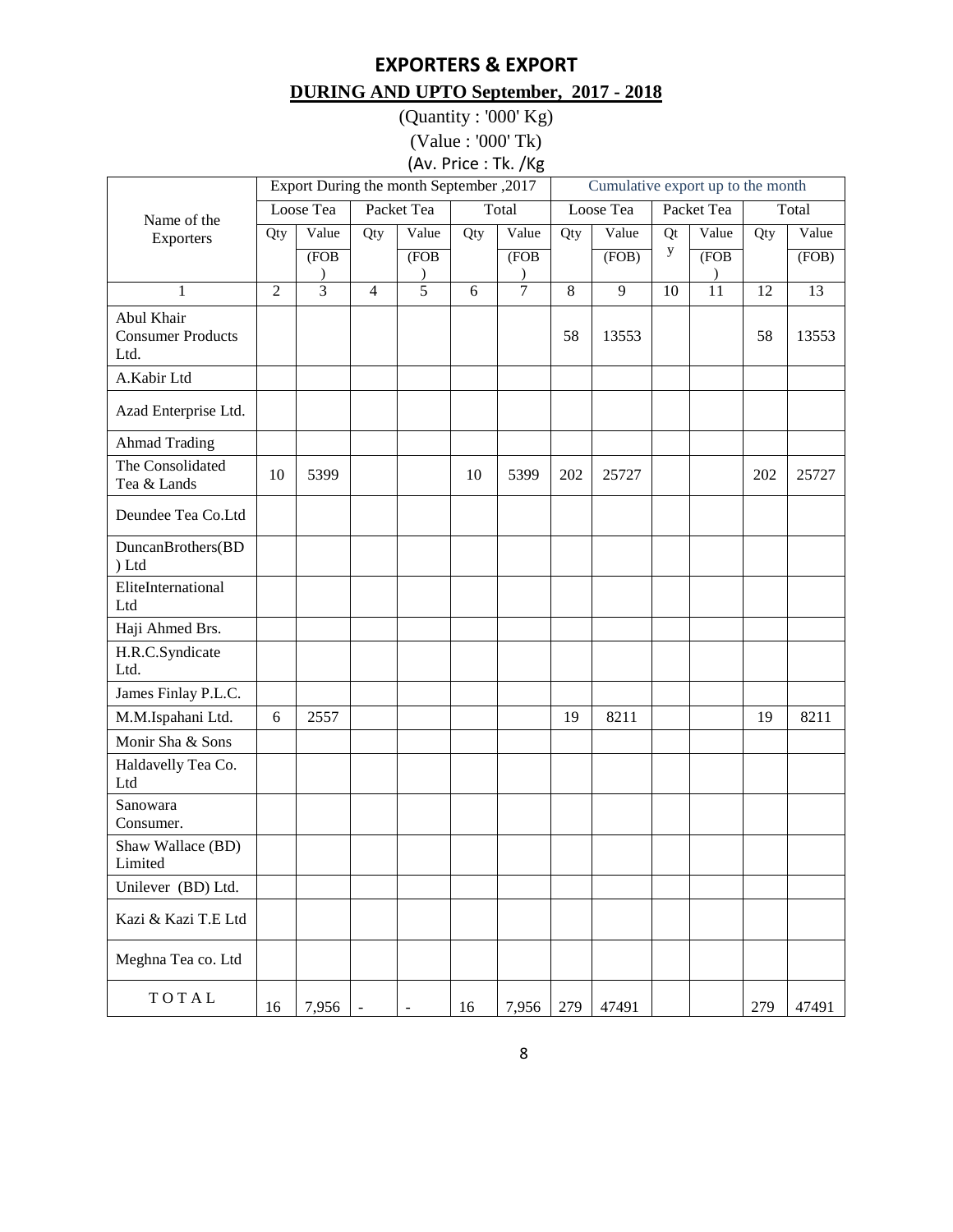#### **COUNTRY-WISE EXPORT FOR 2016-17 AND 2017 -18**

(Quantity : '000' Kg)

(Value : '000' Tk)

(Av. Price : Tk. /Kg)

| Name<br>ofthe | Export For the year, 2017 - 2018 |       |               |       |       |       | <u>، ب</u><br>Export For the year, 2016 - 2017 |        |               |       |                  |             |
|---------------|----------------------------------|-------|---------------|-------|-------|-------|------------------------------------------------|--------|---------------|-------|------------------|-------------|
| Country       | Loose<br>Tea                     |       | Packet<br>Tea |       | Total |       | Loose<br>Tea                                   |        | Packet<br>Tea |       | Total            |             |
|               | Qty                              | Value | Qty           | Value | Qty   | Value | Qty                                            | Value  | Qty           | Value | Qty              | Value       |
| Afghanistan   |                                  |       |               |       |       |       |                                                |        |               |       | 0                | $\pmb{0}$   |
| Bahrain       |                                  |       |               |       |       |       |                                                |        |               |       | 0                | $\mathbf 0$ |
| China         |                                  |       |               |       |       |       | $\mathbf{1}$                                   | 790    |               |       | $\mathbf{1}$     | 790         |
| Digibouti     |                                  |       |               |       |       |       |                                                |        |               |       | $\pmb{0}$        | $\pmb{0}$   |
| France        |                                  |       |               |       |       |       |                                                |        |               |       | $\boldsymbol{0}$ | $\pmb{0}$   |
| Germany       |                                  |       |               |       |       |       |                                                |        |               |       | $\pmb{0}$        | $\pmb{0}$   |
| Ghana         |                                  |       |               |       |       |       |                                                |        |               |       | 0                | $\pmb{0}$   |
| Greece        |                                  |       |               |       |       |       |                                                |        |               |       | $\mathbf 0$      | $\mathbf 0$ |
| India         |                                  |       |               |       |       |       |                                                |        |               |       | $\pmb{0}$        | $\mathbf 0$ |
| Iran          |                                  |       |               |       |       |       |                                                |        |               |       | 0                | $\pmb{0}$   |
| Japan         |                                  |       |               |       |       |       | 0.43                                           | 34     |               |       | 0.43             | 34          |
| Kazakhstan    |                                  |       |               |       |       |       |                                                |        |               |       | $\mathbf 0$      | $\pmb{0}$   |
| Kenya         |                                  |       |               |       |       |       |                                                |        |               |       | 0                | $\pmb{0}$   |
| K.S.A.        | 19                               | 8211  |               |       | 19    | 8211  | 48                                             | 15013  | 28            | 10755 | 76               | 25768       |
| Kuwait        |                                  |       |               |       |       |       | 21                                             | 5380   |               |       | 21               | 5380        |
| Mauritus      |                                  |       |               |       |       |       |                                                |        |               |       | $\pmb{0}$        | $\pmb{0}$   |
| Oman          |                                  |       |               |       |       |       |                                                |        |               |       | $\mathbf 0$      | $\pmb{0}$   |
| Pakistan      | 202                              | 25727 |               |       | 202   | 25727 | 1892                                           | 225828 |               |       | 1892             | 225828      |
| Poland        |                                  |       |               |       |       |       |                                                |        |               |       | 0                | $\pmb{0}$   |
| Qatar         |                                  |       |               |       |       |       |                                                |        |               |       | $\mathbf 0$      | $\mathbf 0$ |
| Russia        |                                  |       |               |       |       |       |                                                |        |               |       | $\pmb{0}$        | $\pmb{0}$   |
| Thailand      |                                  |       |               |       |       |       |                                                |        |               |       | 0                | $\mathbf 0$ |
| Turkey        |                                  |       |               |       |       |       |                                                |        |               |       | $\pmb{0}$        | $\mathbf 0$ |
| U.A.E.        | 58                               | 13553 |               |       | 58    | 13553 | 202                                            | 48329  | 116           | 26187 | 318              | 74516       |
| U.K.          |                                  |       |               |       |       |       |                                                |        |               |       | $\pmb{0}$        | $\pmb{0}$   |
| Ukraine       |                                  |       |               |       |       |       |                                                |        |               |       | $\pmb{0}$        | $\mathbf 0$ |
| <b>USA</b>    |                                  |       |               |       |       |       |                                                |        | 12            | 4907  | 12               | 4907        |
| Others        |                                  |       |               |       |       |       |                                                |        |               |       | 0                | $\pmb{0}$   |
| Total         | 279                              | 47491 |               |       | 279   | 47491 | 2,164                                          | 295374 | 156           | 41849 | 2320             | 337223      |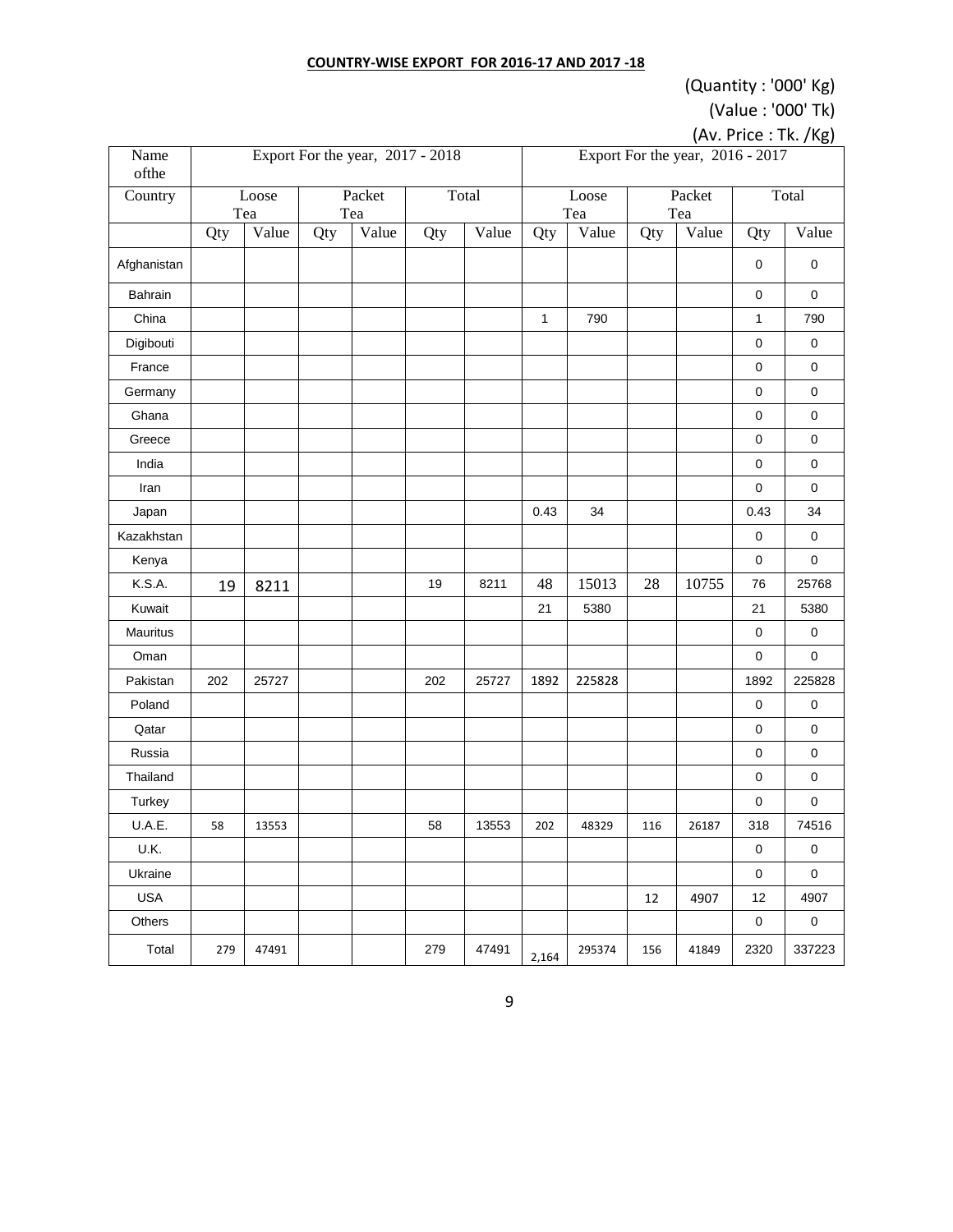#### **EXPORTERS & EXPORT FOR 2017 -18 AND 2016 -17**

(Quantity : '000' Kg)

(Value : '000' Tk)

(Av. Price : Tk. /Kg)

| Name of the                                          | Export For the year 2017-2018 |           |            |       |              |       | Export For the year 2016 - 2017 |                           |            |           |      |                         |
|------------------------------------------------------|-------------------------------|-----------|------------|-------|--------------|-------|---------------------------------|---------------------------|------------|-----------|------|-------------------------|
| <b>Exporters</b>                                     | Loose Tea                     |           | Packet Tea |       | <b>Total</b> |       | <b>Loose Tea</b>                |                           | Packet Tea |           |      | <b>Total</b>            |
|                                                      | Qty                           | Value     | Qt         | Value | Qty          | Value | Qty                             | Value                     | Qty        | Value     | Qty  | Value                   |
|                                                      |                               | (FOB)     | y          | (FOB) |              | (FOB) |                                 | (FOB)                     |            | (FOB)     |      | (FOB)                   |
| <b>Abul Khair</b><br><b>Consumer Products</b><br>Ltd | 58                            | 1355<br>3 |            |       | 58           | 13553 | 214                             | 50843                     | 116        | 2618<br>7 | 330  | 77030                   |
| A.Kabir Ltd                                          |                               |           |            |       |              |       |                                 |                           |            |           |      |                         |
| Azad Enterprise Ltd.                                 |                               |           |            |       |              |       |                                 |                           |            |           |      |                         |
| <b>Ahmad Trading</b>                                 |                               |           |            |       |              |       |                                 |                           |            |           |      |                         |
| <b>The Consolidated</b><br>Tea & Lands               | 202                           | 2572<br>7 |            |       | 202          | 25727 | 104<br>9                        | 13895<br>$\boldsymbol{2}$ |            |           | 1049 | 13895<br>$\mathfrak{2}$ |
| <b>Deundee Tea Co.Ltd</b>                            |                               |           |            |       |              |       |                                 |                           |            |           |      |                         |
| DuncanBrothers(BD<br>) Ltd                           |                               |           |            |       |              |       |                                 |                           |            |           |      |                         |
| EliteInternational<br>Ltd                            |                               |           |            |       |              |       |                                 |                           |            |           |      |                         |
| Haji Ahmed Brs.                                      |                               |           |            |       |              |       | 230                             | 22322                     |            |           | 230  | 22322                   |
| H.R.C.Syndicate Ltd.                                 |                               |           |            |       |              |       |                                 |                           |            |           |      |                         |
| James Finlay P.L.C.                                  |                               |           |            |       |              |       |                                 |                           |            |           |      |                         |
| M.M.Ispahani Ltd.                                    | 19                            | 8211      |            |       | 19           | 8211  | 186                             | 23179                     | 17         | 7130      | 203  | 30309                   |
| Monir Sha & Sons                                     |                               |           |            |       |              |       | 41                              | 12475                     | 23         | 8532      | 64   | 21007                   |
| Haldavelly Tea<br>Co. Ltd                            |                               |           |            |       |              |       | 1                               | 790                       |            |           | 1    | 790                     |
| Sanowara<br>Consumer                                 |                               |           |            |       |              |       |                                 |                           |            |           |      |                         |
| Shaw Wallace (BD)<br>Limited                         |                               |           |            |       |              |       | 9                               | 2866                      |            |           | 9    | 2866                    |
| Unilever (BD) Ltd.                                   |                               |           |            |       |              |       |                                 |                           |            |           |      |                         |
| Kazi & Kazi<br>T.E Ltd                               |                               |           |            |       |              |       | 0.43                            | 34                        |            |           | 0.43 | 34                      |
| Meghna Tea co.<br>Ltd                                |                               |           |            |       |              |       | 434                             | 43913                     |            |           | 434  | 43913                   |
| TOTAL                                                | 279                           | 4749<br>1 |            |       | 279          | 47491 | 216<br>$\overline{\mathbf{4}}$  | 29537<br>$\overline{4}$   | 156        | 4184<br>9 | 2320 | 33722<br>3              |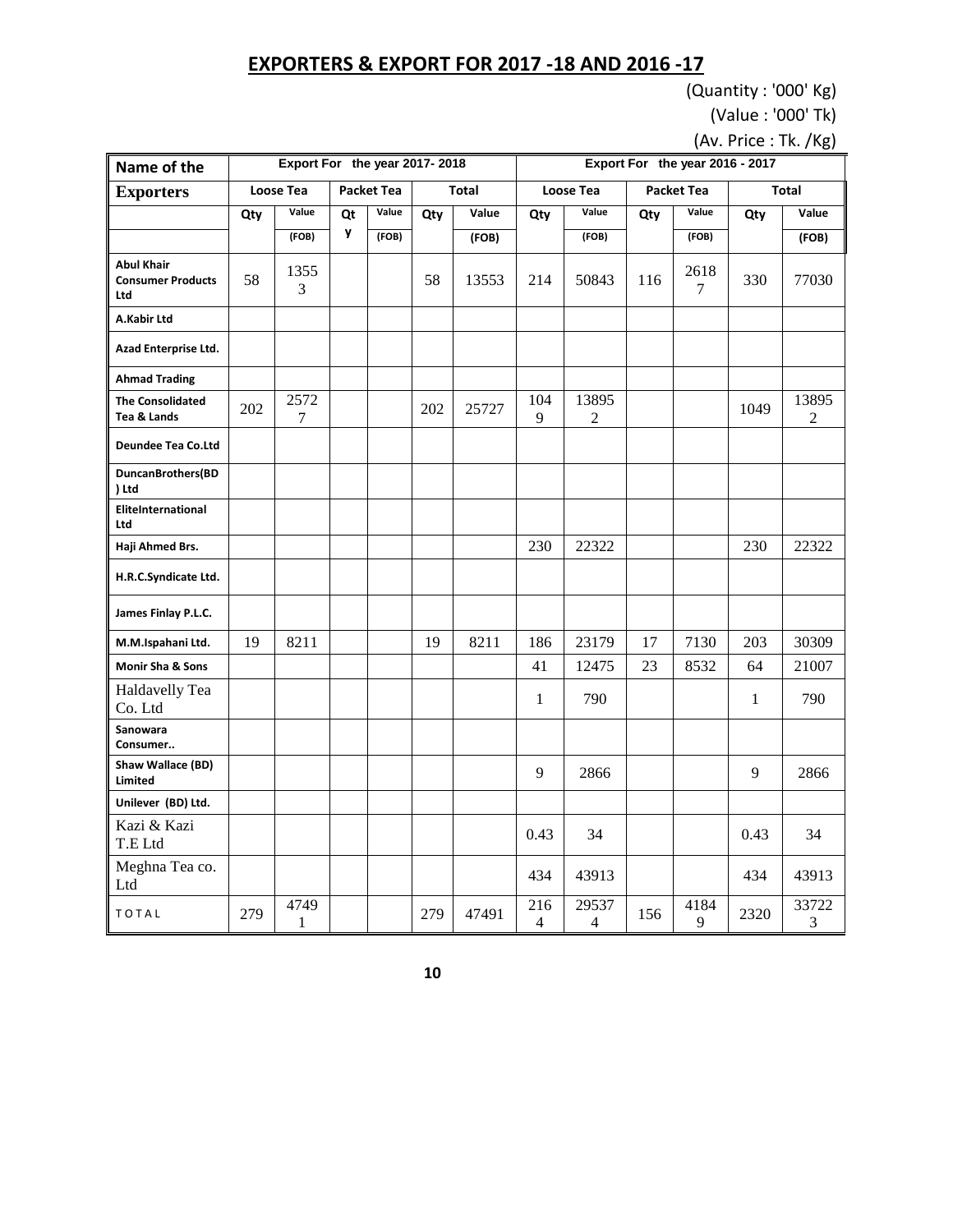#### **ANNUAL EXPORT**

(Quantity : '000' Kg) (Value : 'US \$') (Av. Price : ' US \$/ Kg')

|             | $\frac{1}{2}$ intervent of $\frac{1}{2}$ |                  |             |                  |                        |               |              |         |                |  |
|-------------|------------------------------------------|------------------|-------------|------------------|------------------------|---------------|--------------|---------|----------------|--|
|             |                                          | <b>LOOSE TEA</b> |             |                  | <b>VALUE ADDED TEA</b> |               | <b>TOTAL</b> |         |                |  |
| Financial   | QNTY                                     | AV.PRIC          | VALUE(IN    | QNT              | AV.PRIC                | VALUE(IN      | <b>QNTY</b>  | AV.PRIC | VALUE(IN       |  |
| Year (July  |                                          | E PER            | THOUSAN     | Υ                | E PER                  | <b>THOUSA</b> |              | E PER   | <b>THOUSAN</b> |  |
| -June)      |                                          | KG.(US           | $D(S, \xi)$ |                  | KG (US                 | $N)$ (S \$)   |              | KG (US  | D US \$)       |  |
|             |                                          | \$)              |             |                  | \$)                    |               |              | \$)     |                |  |
| 1996-97     | 25,068                                   | 1.16             | 29,203      | 319              | 1.87                   | 596           | 25,387       | 1.17    | 29,799         |  |
| 1997-98     | 23,808                                   | 1.87             | 44,527      | 645              | 2.58                   | 1,662         | 24,454       | 1.89    | 46,189         |  |
| 1998-99     | 22,881                                   | 1.45             | 33,128      | 623              | 2.35                   | 1,465         | 23,504       | 1.47    | 34,593         |  |
| 1999-00     | 12,278                                   | 1.15             | 14,162      | 337              | 2.05                   | 690           | 12,615       | 1.18    | 14,852         |  |
| 2000-01     | 15,008                                   | 1.23             | 18,495      | 1,52             | $1.5\,$                | 2,273         | 16,528       | 1.26    | 20,768         |  |
|             |                                          |                  |             | $\boldsymbol{0}$ |                        |               |              |         |                |  |
| 2001-02     | 13,150                                   | 1.17             | 15,402      | 652              | 1.63                   | 1,066         | 13,802       | 1.19    | 16,468         |  |
| 2002-03     | 11,193                                   | 1.19             | 13,270      | 973              | 1.84                   | 1,792         | 12,166       | 1.24    | 15,062         |  |
| 2003-04     | 12,023                                   | 1.2              | 14,471      | 437              | 2.22                   | 968           | 12,460       | 1.24    | 15,439         |  |
| 2004-05     | 12,019                                   | 1.24             | 14,844      | 337              | 2.15                   | 725           | 12,356       | 1.26    | 15,569         |  |
| 2005-06     | 8,637                                    | 1.25             | 10,827      | 385              | 2.13                   | 822           | 9,022        | 1.29    | 11,649         |  |
| 2006-07     | 4,350                                    | 1.18             | 5,115       | 478              | 2.3                    | 1,101         | 4,828        | 1.29    | 6,216          |  |
| 2007-08     | 10,299                                   | 1.3              | 13,350      | 499              | 2.37                   | 1,183         | 10,798       | 1.35    | 14,533         |  |
| 2008-09     | 5,822                                    | 1.87             | 10,871      | 329              | 2.59                   | 852           | 6,151        | 1.91    | 11,723         |  |
| 2009-10     | 1,777                                    | 2.18             | 3,879       | 300              | 3.02                   | 906           | 2,077        | 2.3     | 4,785          |  |
| 2010-11     | 963                                      | 1.88             | 1,827       | 197              | 3.77                   | 742           | 1,160        | 2.21    | 2,569          |  |
| 2011-12     | 1,495                                    | 1.61             | 2,414       | 116              | 3.44                   | 399           | 1,611        | 1.75    | 2,813          |  |
| 2012-13     | 620                                      | 2.24             | 1,388       | 232              | 2.84                   | 658           | 852          | 2.4     | 2,046          |  |
| $2013 - 14$ | 1,542                                    | 1.37             | 2,113       | 224              | 3.37                   | 754           | 1,766        | 1.62    | 2,867          |  |
| 2014 - 15   | 1,334                                    | 1.41             | 1,892       | 79               | 3.33                   | 263           | 1,413        | 1.53    | 2,155          |  |
| 2015-16     | 38                                       | 3.71             | 141         | 438              | 3.24                   | 1419          | 476          | 3.28    | 1560           |  |
| 2016-17     | 2164                                     | 1.70             | 3688        | 156              | 3.21                   | 501           | 2320         | 1.81    | 4189           |  |
| *2017-18    | 279                                      | 2.11             | 589         | $\pmb{0}$        | $\pmb{0}$              | $\pmb{0}$     | 279          | 2.11    | 589            |  |

\*Figure September, 2017 **11**